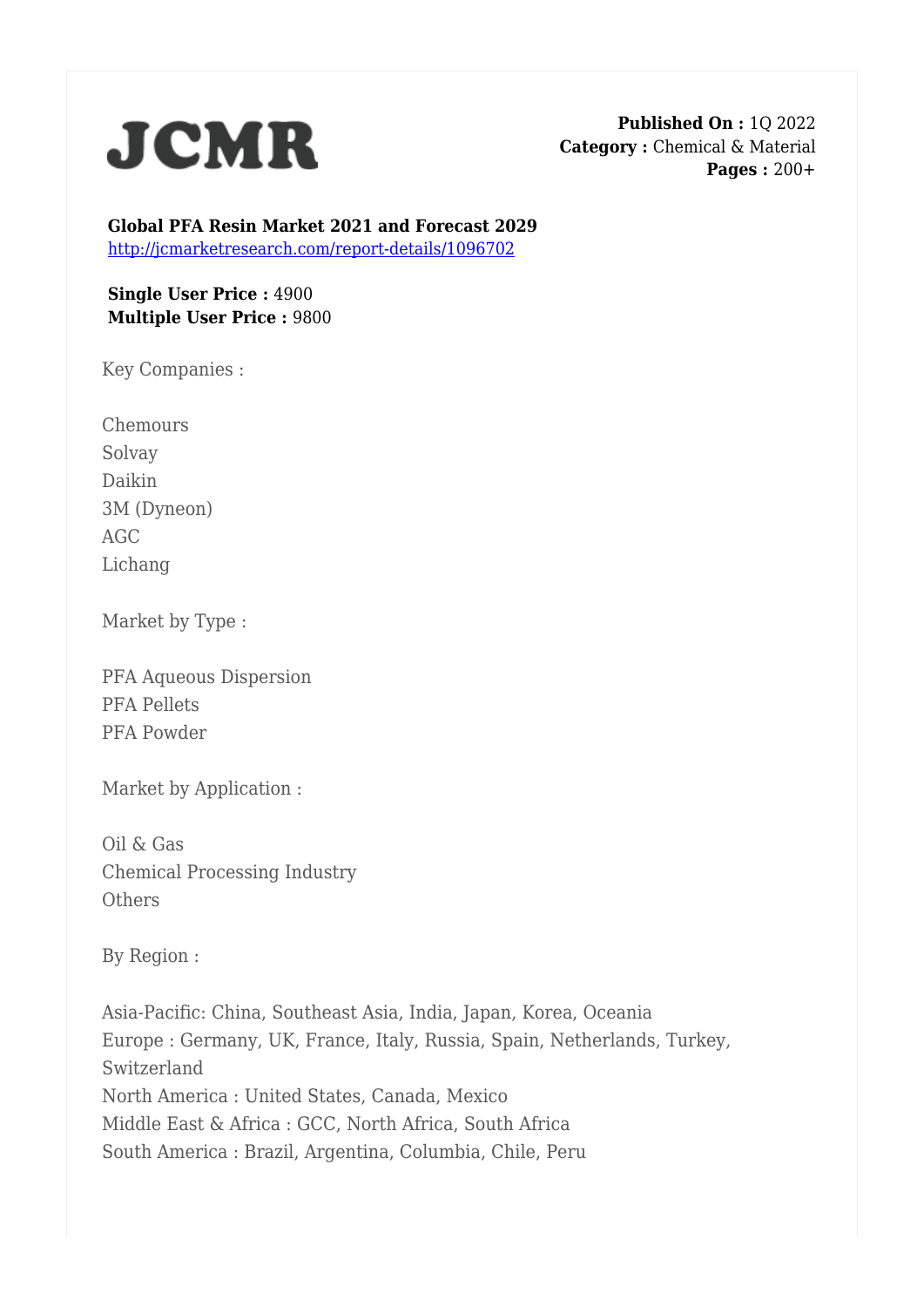Chapter 1 Global PFA Resin Market Overview

- 1.1 Introduction
- 1.2 Taxonomy
- 1.2.1 By Product Type & End User
- 1.2.2 By Region
- 1.3 Drivers for PFA Resin Market
- 1.4 Restraints for PFA Resin Market
- 1.5 Opportunities for PFA Resin Market
- 1.6 Trends for PFA Resin Market
- 1.7 COVID-19 Impact Assessment on PFA Resin Industry
- 1.8 Macro-economic Factors
- 1.9 Regulatory Framework
- 1.10 Pricing Analysis by Region, 2020
- 1.11 Opportunity Map Analysis
- 1.12 Opportunity Orbits
- 1.13 Market Investment Feasibility Index
- 1.14 PEST Analysis
- 1.15 PORTERS Five Force Analysis
- 1.16 Go to Market Strategy
- 1.17 Value Chain Analysis
- 1.18 Cost Structure Analysis
- 1.19 Regional Market Share and BPS Analysis

Chapter 2 Global PFA Resin Market Overview

2.1 Global PFA Resin Market by Product Type

2.1.1 Global PFA Resin Market Value (US\$ Mn) and Volume (Units) Comparison by Product Type (2013-2029)

2.1.2 Global PFA Resin Market Value (US\$ Mn) and Volume (Units) Market Share by Product Type in 2019

2.1.3 Global PFA Resin Market Attractiveness Analysis by Product Type, (2013-2020)

2.2 Global PFA Resin Market by End User

2.2.1 Global PFA Resin Market Value (US\$ Mn) and Volume (Units) Comparison by End User (2013-2029)

2.2.2 Global PFA Resin Market Value (US\$ Mn) and Volume (Units) Market Share by End User in 2019

2.2.3 Global PFA Resin Market Attractiveness Analysis by End User, (2013-2020) 2.3 Global PFA Resin Market by Region

2.3.1 Global PFA Resin Market Value (US\$ Mn) and Volume (Units) Comparison by Region (2013-2029)

2.3.2 Global PFA Resin Market Value (US\$ Mn) and Volume (Units) Market Share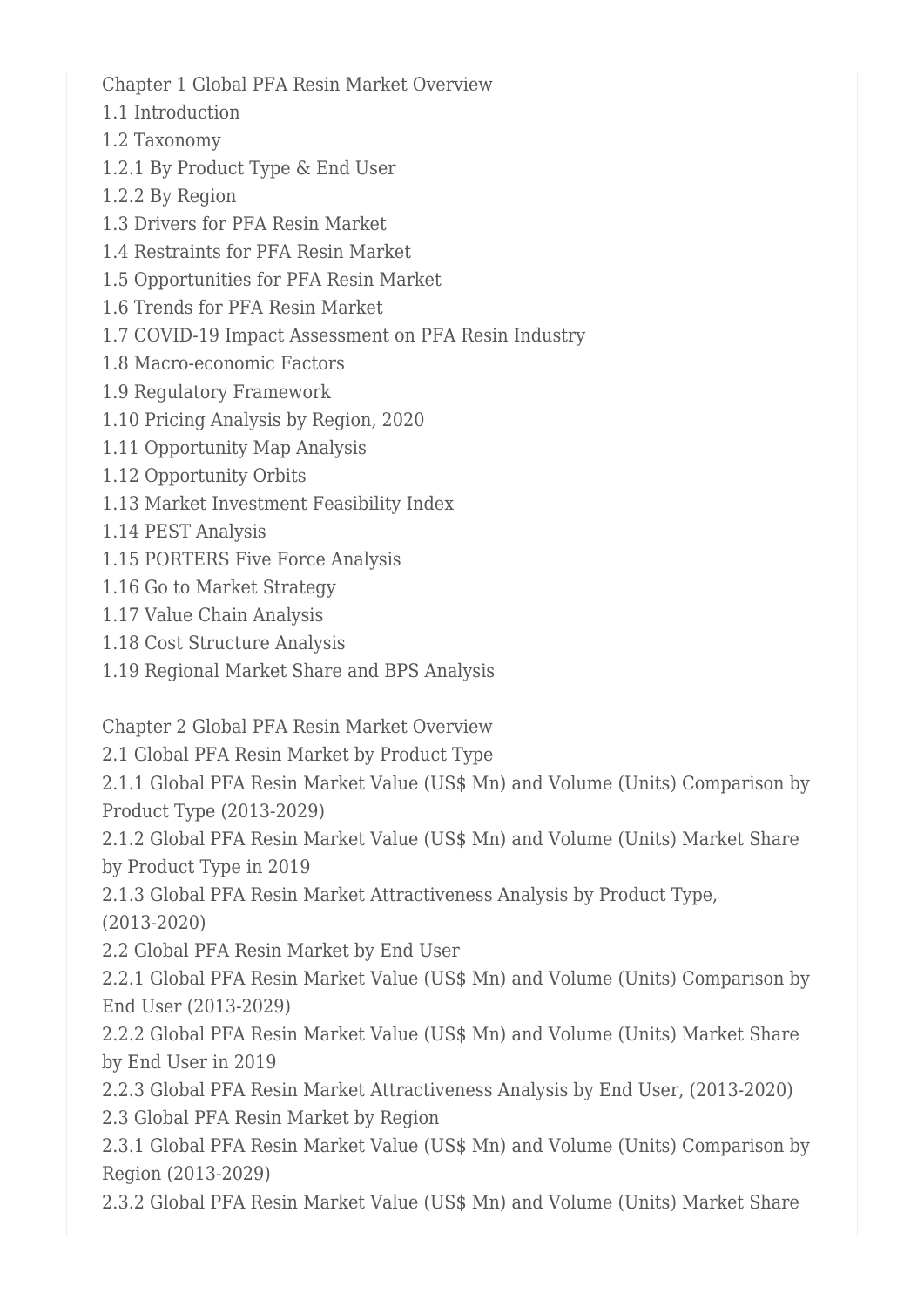by Region in 2019

2.3.3 Global PFA Resin Market Attractiveness Analysis by Region, (2013-2020) 2.4 Global PFA Resin Market Outlook (2013-2029)

2.4.1 Global PFA Resin Market Value (US\$ Mn) and Volume (Units) (2013-2020)

2.4.2 Global PFA Resin Market Value (US\$ Mn) and Volume (Units) (2021-2029)

2.5 Global PFA Resin Market Value (US\$ Mn) and Volume (Units) by Regions

2.5.1 Global PFA Resin Market Value (US\$ Mn) and Volume (Units) Comparison by Region (2013-2020)

2.5.2 Global PFA Resin Market Value (US\$ Mn) and Volume (Units) Comparison by Region (2021-2029)

2.6 Global PFA Resin Market Value (US\$ Mn) and Volume (Units) by Product Type 2.6.1 Global PFA Resin Market Value (US\$ Mn) and Volume (Units) Comparison by Product Type (2013-2020)

2.6.2 Global PFA Resin Market Value (US\$ Mn) and Volume (Units) Comparison by Product Type (2021-2029)

2.7 Global PFA Resin Market Value (US\$ Mn) and Volume (Units) by End User

2.7.1 Global PFA Resin Market Value (US\$ Mn) and Volume (Units) Comparison by End User (2013-2020)

2.7.2 Global PFA Resin Market Value (US\$ Mn) and Volume (Units) Comparison by End User (2021-2029)

2.8 Global PFA Resin Market Y-o-Y Growth Rate Comparison (2014-2029)

2.8.1 Global PFA Resin Market Y-o-Y Growth Rate by Region

2.8.2 Global PFA Resin Market Y-o-Y Growth Rate by Product Type

2.8.3 Global PFA Resin Market Y-o-Y Growth Rate by End User

2.9 Global PFA Resin Market Share Comparison (2013-2029)

2.9.1 Global PFA Resin Market Share by Region

2.9.2 Global PFA Resin Market Share by Product Type

2.9.3 Global PFA Resin Market Share by End User

Chapter 3 North America PFA Resin Market Overview

3.1 North America PFA Resin Market by Product Type

3.1.1 North America PFA Resin Market Value (US\$ Mn) and Volume (Units)

Comparison by Product Type (2013-2029)

3.1.2 North America PFA Resin Market Value (US\$ Mn) and Volume (Units) Market Share by Product Type in 2019

3.1.3 North America PFA Resin Market Attractiveness Analysis by Product Type, (2013-2020)

3.2 North America PFA Resin Market by End User

3.2.1 North America PFA Resin Market Value (US\$ Mn) and Volume (Units) Comparison by End User (2013-2029)

3.2.2 North America PFA Resin Market Value (US\$ Mn) and Volume (Units) Market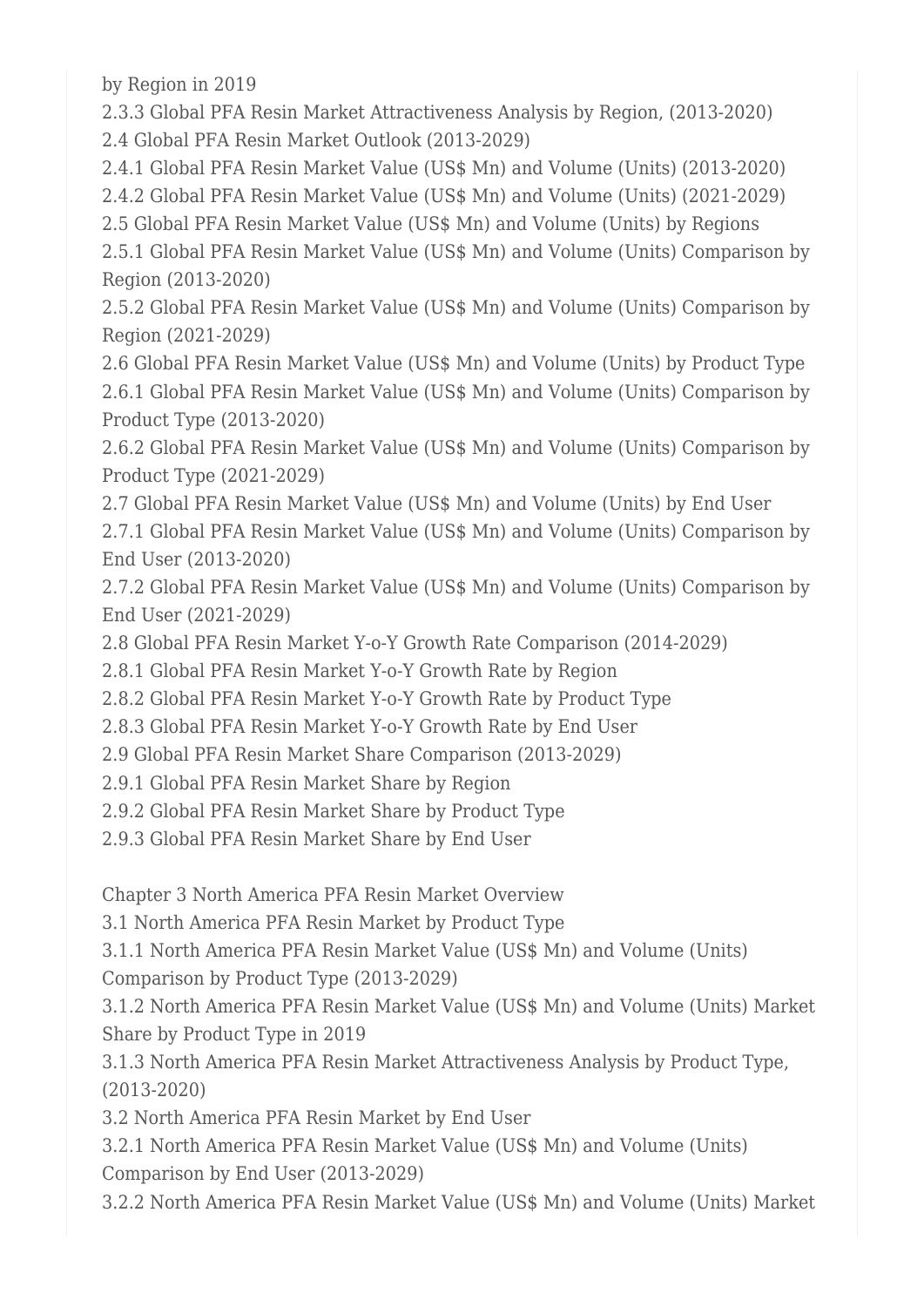Share by End User in 2019

3.2.3 North America PFA Resin Market Attractiveness Analysis by End User, (2013-2020)

3.3 North America PFA Resin Market by Region

3.3.1 North America PFA Resin Market Value (US\$ Mn) and Volume (Units) Comparison by Region (2013-2029)

3.3.2 North America PFA Resin Market Value (US\$ Mn) and Volume (Units) Market Share by Region in 2019

3.3.3 North America PFA Resin Market Attractiveness Analysis by Region, (2013-2020)

3.4 North America PFA Resin Market Outlook (2013-2029)

3.4.1 North America PFA Resin Market Value (US\$ Mn) and Volume (Units) (2013-2020)

3.4.2 North America PFA Resin Market Value (US\$ Mn) and Volume (Units) (2021-2029)

3.5 North America PFA Resin Market Value (US\$ Mn) and Volume (Units) by Regions

3.5.1 North America PFA Resin Market Value (US\$ Mn) and Volume (Units) Comparison by Region (2013-2020)

3.5.2 North America PFA Resin Market Value (US\$ Mn) and Volume (Units) Comparison by Region (2021-2029)

3.6 North America PFA Resin Market Value (US\$ Mn) and Volume (Units) by Product Type

3.6.1 North America PFA Resin Market Value (US\$ Mn) and Volume (Units) Comparison by Product Type (2013-2020)

3.6.2 North America PFA Resin Market Value (US\$ Mn) and Volume (Units) Comparison by Product Type (2021-2029)

3.7 North America PFA Resin Market Value (US\$ Mn) and Volume (Units) by End User

3.7.1 North America PFA Resin Market Value (US\$ Mn) and Volume (Units) Comparison by End User (2013-2020)

3.7.2 North America PFA Resin Market Value (US\$ Mn) and Volume (Units) Comparison by End User (2021-2029)

3.8 North America PFA Resin Market Y-o-Y Growth Rate Comparison (2014-2029)

3.8.1 North America PFA Resin Market Y-o-Y Growth Rate by Region

3.8.2 North America PFA Resin Market Y-o-Y Growth Rate by Product Type

3.8.3 North America PFA Resin Market Y-o-Y Growth Rate by End User

3.9 North America PFA Resin Market Share Comparison (2013-2029)

3.9.1 North America PFA Resin Market Share by Region

3.9.2 North America PFA Resin Market Share by Product Type

3.9.3 North America PFA Resin Market Share by End User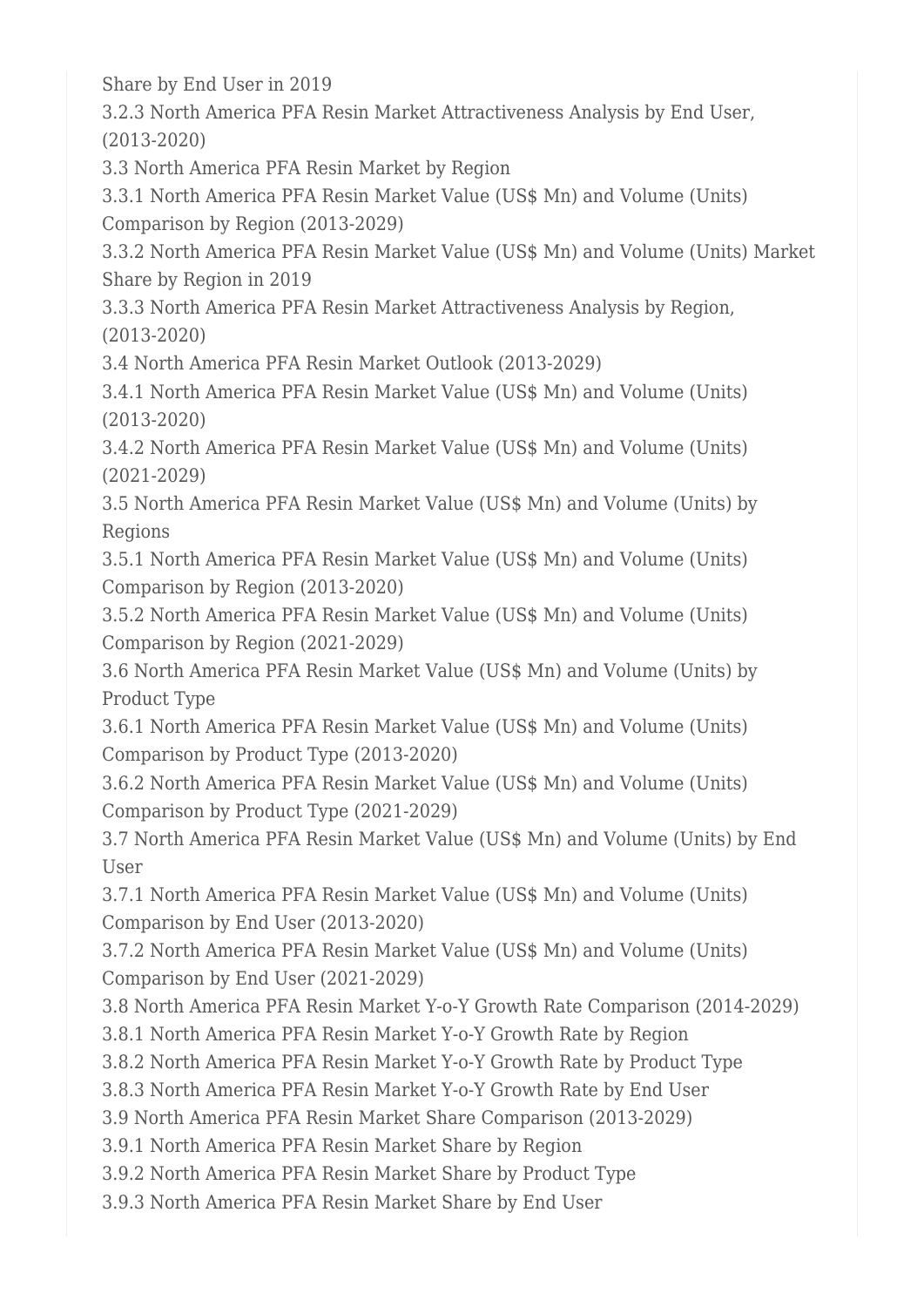Chapter 4 Europe PFA Resin Market Overview

4.1 Europe PFA Resin Market by Product Type

4.1.1 Europe PFA Resin Market Value (US\$ Mn) and Volume (Units) Comparison by Product Type (2013-2029)

4.1.2 Europe PFA Resin Market Value (US\$ Mn) and Volume (Units) Market Share by Product Type in 2019

4.1.3 Europe PFA Resin Market Attractiveness Analysis by Product Type, (2013-2020)

4.2 Europe PFA Resin Market by End User

4.2.1 Europe PFA Resin Market Value (US\$ Mn) and Volume (Units) Comparison by End User (2013-2029)

4.2.2 Europe PFA Resin Market Value (US\$ Mn) and Volume (Units) Market Share by End User in 2019

4.2.3 Europe PFA Resin Market Attractiveness Analysis by End User, (2013-2020)

4.3 Europe PFA Resin Market by Region

4.3.1 Europe PFA Resin Market Value (US\$ Mn) and Volume (Units) Comparison by Region (2013-2029)

4.3.2 Europe PFA Resin Market Value (US\$ Mn) and Volume (Units) Market Share by Region in 2019

4.3.3 Europe PFA Resin Market Attractiveness Analysis by Region, (2013-2020) 4.4 Europe PFA Resin Market Outlook (2013-2029)

4.4.1 Europe PFA Resin Market Value (US\$ Mn) and Volume (Units) (2013-2020)

4.4.2 Europe PFA Resin Market Value (US\$ Mn) and Volume (Units) (2021-2029)

4.5 Europe PFA Resin Market Value (US\$ Mn) and Volume (Units) by Regions

4.5.1 Europe PFA Resin Market Value (US\$ Mn) and Volume (Units) Comparison by Region (2013-2020)

4.5.2 Europe PFA Resin Market Value (US\$ Mn) and Volume (Units) Comparison by Region (2021-2029)

4.6 Europe PFA Resin Market Value (US\$ Mn) and Volume (Units) by Product Type 4.6.1 Europe PFA Resin Market Value (US\$ Mn) and Volume (Units) Comparison by Product Type (2013-2020)

4.6.2 Europe PFA Resin Market Value (US\$ Mn) and Volume (Units) Comparison by Product Type (2021-2029)

4.7 Europe PFA Resin Market Value (US\$ Mn) and Volume (Units) by End User

4.7.1 Europe PFA Resin Market Value (US\$ Mn) and Volume (Units) Comparison by End User (2013-2020)

4.7.2 Europe PFA Resin Market Value (US\$ Mn) and Volume (Units) Comparison by End User (2021-2029)

4.8 Europe PFA Resin Market Y-o-Y Growth Rate Comparison (2014-2029)

4.8.1 Europe PFA Resin Market Y-o-Y Growth Rate by Region

4.8.2 Europe PFA Resin Market Y-o-Y Growth Rate by Product Type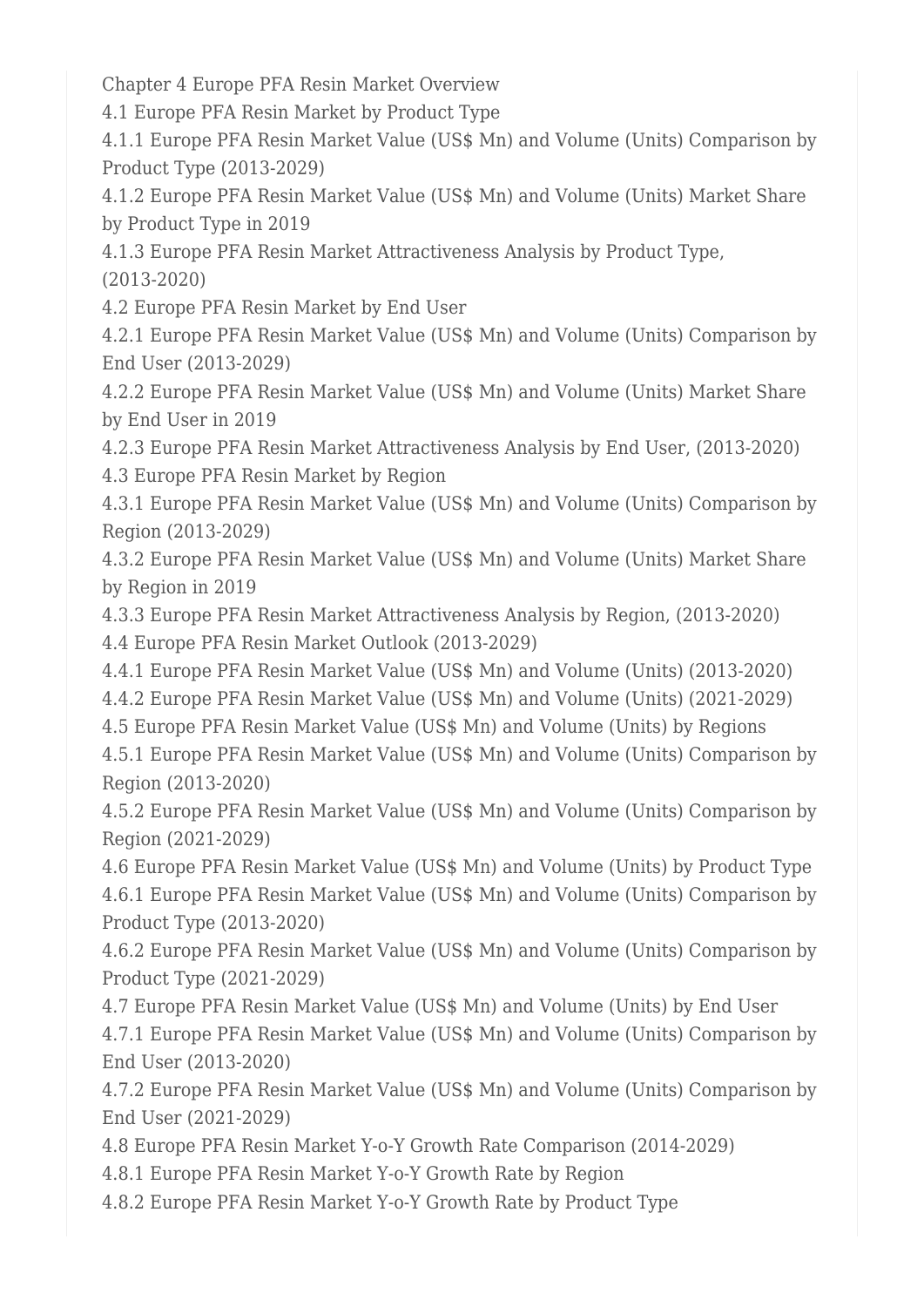4.8.3 Europe PFA Resin Market Y-o-Y Growth Rate by End User

4.9 Europe PFA Resin Market Share Comparison (2013-2029)

4.9.1 Europe PFA Resin Market Share by Region

4.9.2 Europe PFA Resin Market Share by Product Type

4.9.3 Europe PFA Resin Market Share by End User

Chapter 5 Asia Pacific PFA Resin Market Overview

5.1 Asia Pacific PFA Resin Market by Product Type

5.1.1 Asia Pacific PFA Resin Market Value (US\$ Mn) and Volume (Units)

Comparison by Product Type (2013-2029)

5.1.2 Asia Pacific PFA Resin Market Value (US\$ Mn) and Volume (Units) Market Share by Product Type in 2019

5.1.3 Asia Pacific PFA Resin Market Attractiveness Analysis by Product Type, (2013-2020)

5.2 Asia Pacific PFA Resin Market by End User

5.2.1 Asia Pacific PFA Resin Market Value (US\$ Mn) and Volume (Units) Comparison by End User (2013-2029)

5.2.2 Asia Pacific PFA Resin Market Value (US\$ Mn) and Volume (Units) Market Share by End User in 2019

5.2.3 Asia Pacific PFA Resin Market Attractiveness Analysis by End User, (2013-2020)

5.3 Asia Pacific PFA Resin Market by Region

5.3.1 Asia Pacific PFA Resin Market Value (US\$ Mn) and Volume (Units) Comparison by Region (2013-2029)

5.3.2 Asia Pacific PFA Resin Market Value (US\$ Mn) and Volume (Units) Market Share by Region in 2019

5.3.3 Asia Pacific PFA Resin Market Attractiveness Analysis by Region, (2013-2020) 5.4 Asia Pacific PFA Resin Market Outlook (2013-2029)

5.4.1 Asia Pacific PFA Resin Market Value (US\$ Mn) and Volume (Units) (2013-2020)

5.4.2 Asia Pacific PFA Resin Market Value (US\$ Mn) and Volume (Units) (2021-2029)

5.5 Asia Pacific PFA Resin Market Value (US\$ Mn) and Volume (Units) by Regions 5.5.1 Asia Pacific PFA Resin Market Value (US\$ Mn) and Volume (Units) Comparison by Region (2013-2020)

5.5.2 Asia Pacific PFA Resin Market Value (US\$ Mn) and Volume (Units) Comparison by Region (2021-2029)

5.6 Asia Pacific PFA Resin Market Value (US\$ Mn) and Volume (Units) by Product Type

5.6.1 Asia Pacific PFA Resin Market Value (US\$ Mn) and Volume (Units) Comparison by Product Type (2013-2020)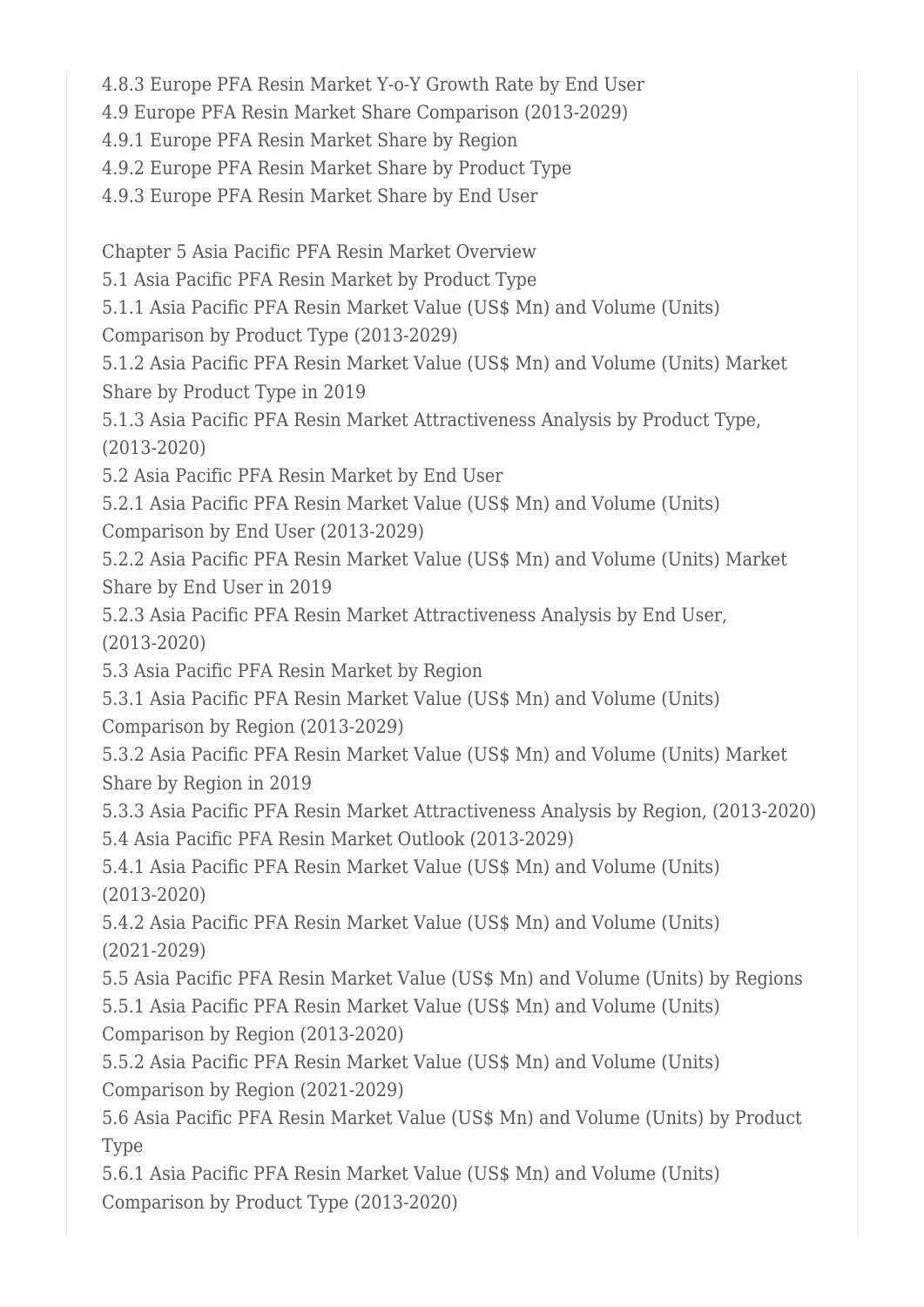5.6.2 Asia Pacific PFA Resin Market Value (US\$ Mn) and Volume (Units) Comparison by Product Type (2021-2029)

5.7 Asia Pacific PFA Resin Market Value (US\$ Mn) and Volume (Units) by End User 5.7.1 Asia Pacific PFA Resin Market Value (US\$ Mn) and Volume (Units) Comparison by End User (2013-2020)

5.7.2 Asia Pacific PFA Resin Market Value (US\$ Mn) and Volume (Units) Comparison by End User (2021-2029)

5.8 Asia Pacific PFA Resin Market Y-o-Y Growth Rate Comparison (2014-2029)

5.8.1 Asia Pacific PFA Resin Market Y-o-Y Growth Rate by Region

5.8.2 Asia Pacific PFA Resin Market Y-o-Y Growth Rate by Product Type

5.8.3 Asia Pacific PFA Resin Market Y-o-Y Growth Rate by End User

5.9 Asia Pacific PFA Resin Market Share Comparison (2013-2029)

5.9.1 Asia Pacific PFA Resin Market Share by Region

5.9.2 Asia Pacific PFA Resin Market Share by Product Type

5.9.3 Asia Pacific PFA Resin Market Share by End User

## **Chapter 6 South America PFA Resin Market Overview**

6.1 South America PFA Resin Market by Product Type

6.1.1 South America PFA Resin Market Value (US\$ Mn) and Volume (Units) Comparison by Product Type (2013-2029)

6.1.2 South America PFA Resin Market Value (US\$ Mn) and Volume (Units) Market Share by Product Type in 2019

6.1.3 South America PFA Resin Market Attractiveness Analysis by Product Type, (2013-2020)

6.2 South America PFA Resin Market by End User

6.2.1 South America PFA Resin Market Value (US\$ Mn) and Volume (Units) Comparison by End User (2013-2029)

6.2.2 South America PFA Resin Market Value (US\$ Mn) and Volume (Units) Market Share by End User in 2019

6.2.3 South America PFA Resin Market Attractiveness Analysis by End User, (2013-2020)

6.3 South America PFA Resin Market by Region

6.3.1 South America PFA Resin Market Value (US\$ Mn) and Volume (Units) Comparison by Region (2013-2029)

6.3.2 South America PFA Resin Market Value (US\$ Mn) and Volume (Units) Market Share by Region in 2019

6.3.3 South America PFA Resin Market Attractiveness Analysis by Region, (2013-2020)

6.4 South America PFA Resin Market Outlook (2013-2029)

6.4.1 South America PFA Resin Market Value (US\$ Mn) and Volume (Units) (2013-2020)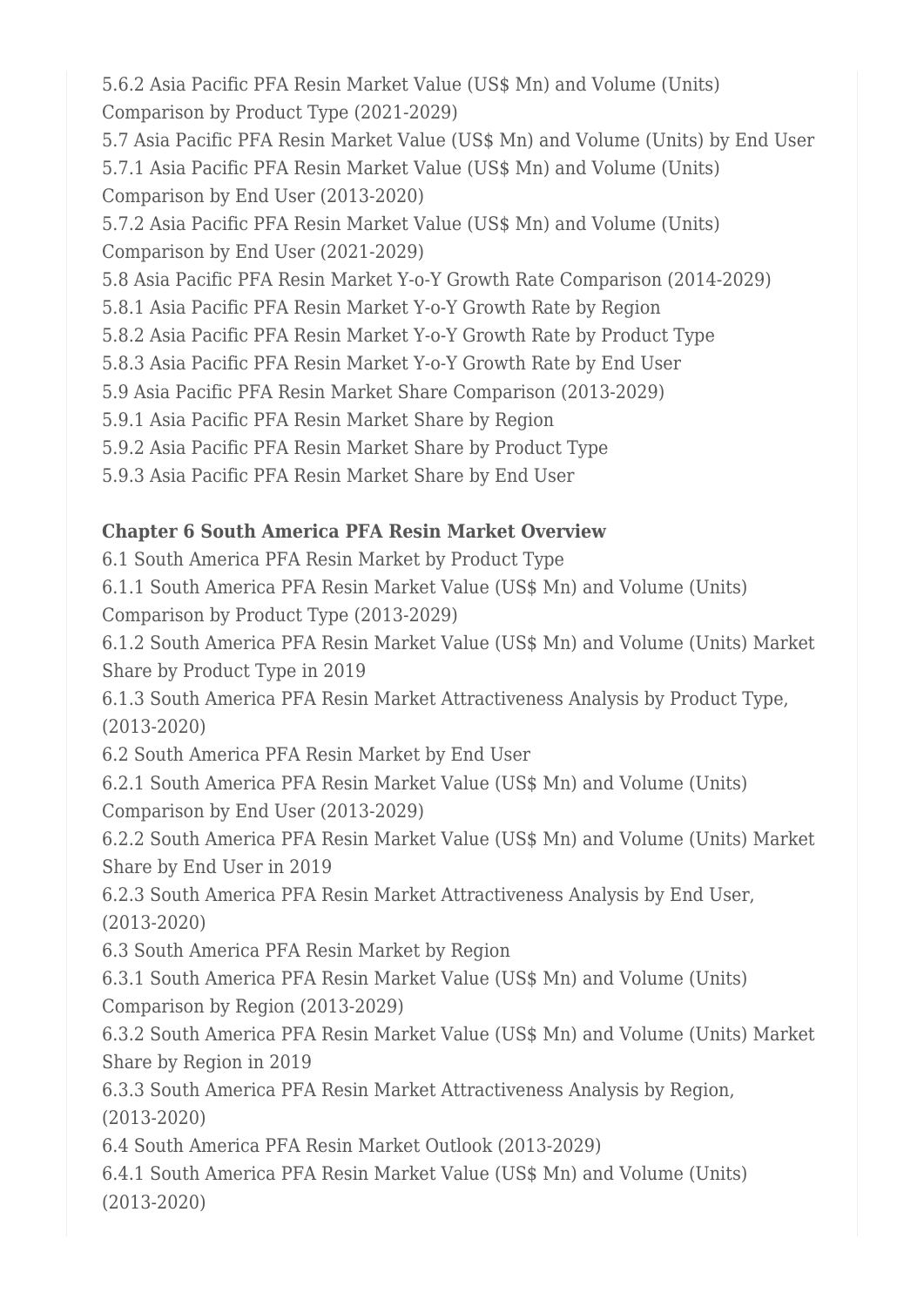6.4.2 South America PFA Resin Market Value (US\$ Mn) and Volume (Units) (2021-2029)

6.5 South America PFA Resin Market Value (US\$ Mn) and Volume (Units) by Regions

6.5.1 South America PFA Resin Market Value (US\$ Mn) and Volume (Units) Comparison by Region (2013-2020)

6.5.2 South America PFA Resin Market Value (US\$ Mn) and Volume (Units) Comparison by Region (2021-2029)

6.6 South America PFA Resin Market Value (US\$ Mn) and Volume (Units) by Product Type

6.6.1 South America PFA Resin Market Value (US\$ Mn) and Volume (Units) Comparison by Product Type (2013-2020)

6.6.2 South America PFA Resin Market Value (US\$ Mn) and Volume (Units) Comparison by Product Type (2021-2029)

6.7 South America PFA Resin Market Value (US\$ Mn) and Volume (Units) by End User

6.7.1 South America PFA Resin Market Value (US\$ Mn) and Volume (Units) Comparison by End User (2013-2020)

6.7.2 South America PFA Resin Market Value (US\$ Mn) and Volume (Units) Comparison by End User (2021-2029)

6.8 South America PFA Resin Market Y-o-Y Growth Rate Comparison (2014-2029)

6.8.1 South America PFA Resin Market Y-o-Y Growth Rate by Region

6.8.2 South America PFA Resin Market Y-o-Y Growth Rate by Product Type

6.8.3 South America PFA Resin Market Y-o-Y Growth Rate by End User

6.9 South America PFA Resin Market Share Comparison 2013-2029

6.9.1 South America PFA Resin Market Share by Region

6.9.2 South America PFA Resin Market Share by Product Type

6.9.3 South America PFA Resin Market Share by End User

Chapter 7 MEA PFA Resin Market Overview

7.1 MEA PFA Resin Market by Product Type

7.1.1 MEA PFA Resin Market Value (US\$ Mn) and Volume (Units) Comparison by Product Type (2013-2029)

7.1.2 MEA PFA Resin Market Value (US\$ Mn) and Volume (Units) Market Share by Product Type in 2019

7.1.3 MEA PFA Resin Market Attractiveness Analysis by Product Type, (2013-2020) 7.2 MEA PFA Resin Market by End User

7.2.1 MEA PFA Resin Market Value (US\$ Mn) and Volume (Units) Comparison by End User (2013-2029)

7.2.2 MEA PFA Resin Market Value (US\$ Mn) and Volume (Units) Market Share by End User in 2019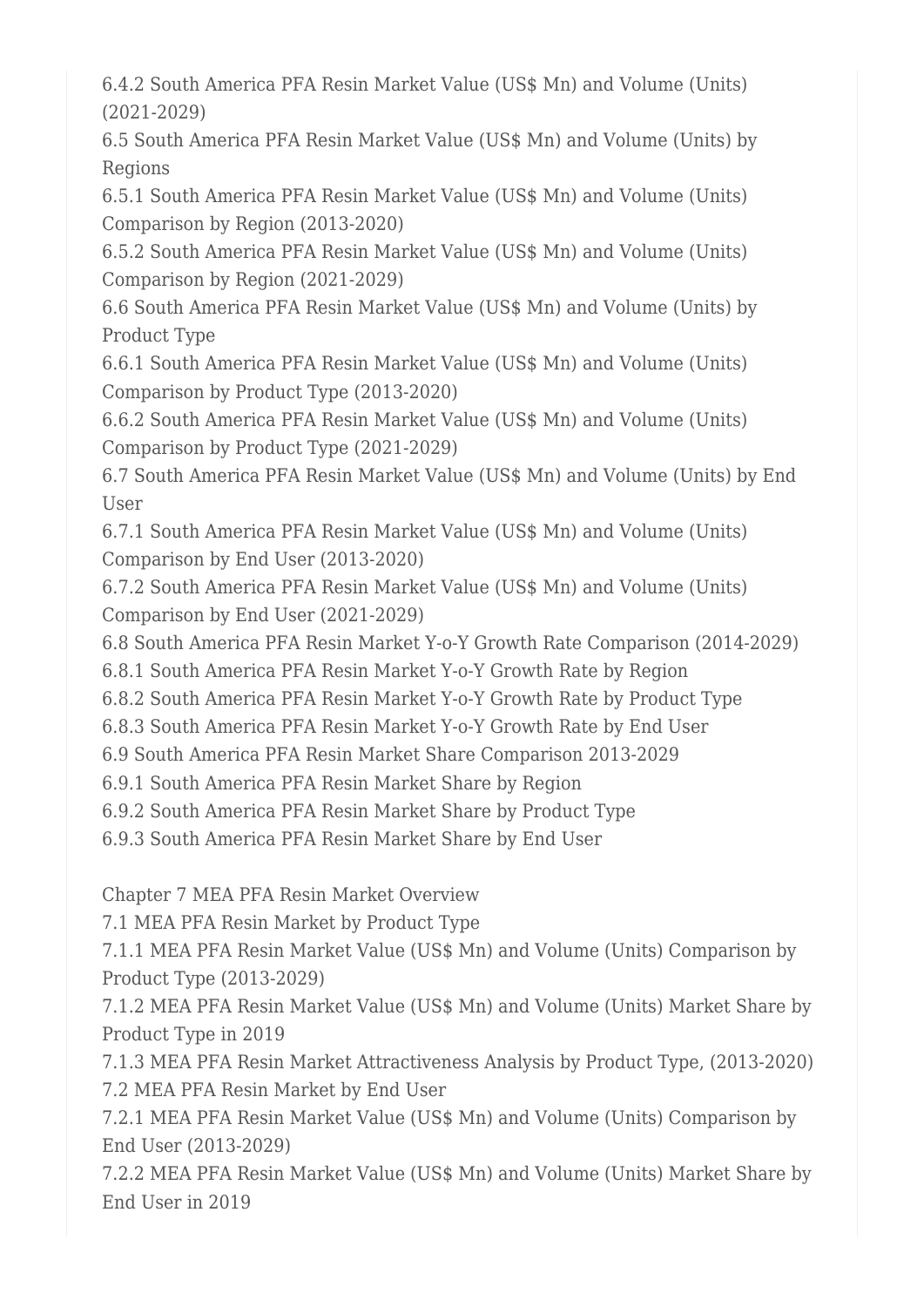7.2.3 MEA PFA Resin Market Attractiveness Analysis by End User, (2013-2020) 7.3 MEA PFA Resin Market by Region

7.3.1 MEA PFA Resin Market Value (US\$ Mn) and Volume (Units) Comparison by Region (2013-2029)

7.3.2 MEA PFA Resin Market Value (US\$ Mn) and Volume (Units) Market Share by Region in 2019

7.3.3 MEA PFA Resin Market Attractiveness Analysis by Region, (2013-2020) 7.4 MEA PFA Resin Market Outlook (2013-2029)

7.4.1 MEA PFA Resin Market Value (US\$ Mn) and Volume (Units) (2013-2020)

7.4.2 MEA PFA Resin Market Value (US\$ Mn) and Volume (Units) (2021-2029)

7.5 MEA PFA Resin Market Value (US\$ Mn) and Volume (Units) by Regions

7.5.1 MEA PFA Resin Market Value (US\$ Mn) and Volume (Units) Comparison by Region (2013-2020)

7.5.2 MEA PFA Resin Market Value (US\$ Mn) and Volume (Units) Comparison by Region (2021-2029)

7.6 MEA PFA Resin Market Value (US\$ Mn) and Volume (Units) by Product Type 7.6.1 MEA PFA Resin Market Value (US\$ Mn) and Volume (Units) Comparison by Product Type (2013-2020)

7.6.2 MEA PFA Resin Market Value (US\$ Mn) and Volume (Units) Comparison by Product Type (2021-2029)

7.7 MEA PFA Resin Market Value (US\$ Mn) and Volume (Units) by End User 7.7.1 MEA PFA Resin Market Value (US\$ Mn) and Volume (Units) Comparison by End User (2013-2020)

7.7.2 MEA PFA Resin Market Value (US\$ Mn) and Volume (Units) Comparison by End User (2021-2029)

7.8 MEA PFA Resin Market Y-o-Y Growth Rate Comparison (2014-2029)

7.8.1 MEA PFA Resin Market Y-o-Y Growth Rate by Region

7.8.2 MEA PFA Resin Market Y-o-Y Growth Rate by Product Type

7.8.3 MEA PFA Resin Market Y-o-Y Growth Rate by End User

7.9 MEA PFA Resin Market Share Comparison (2013-2029)

7.9.1 MEA PFA Resin Market Share by Region

7.9.2 MEA PFA Resin Market Share by Product Type

7.9.3 MEA PFA Resin Market Share by End User

Chapter 8 Global PFA Resin Market Company Profiles

8.1 Market Competition Scenario Analysis, By Company

8.2 Competitor Landscape

8.3 Company Share Analysis

8.4 Company Profiles

8.4.1 Company

8.4.1.1 Company Overview